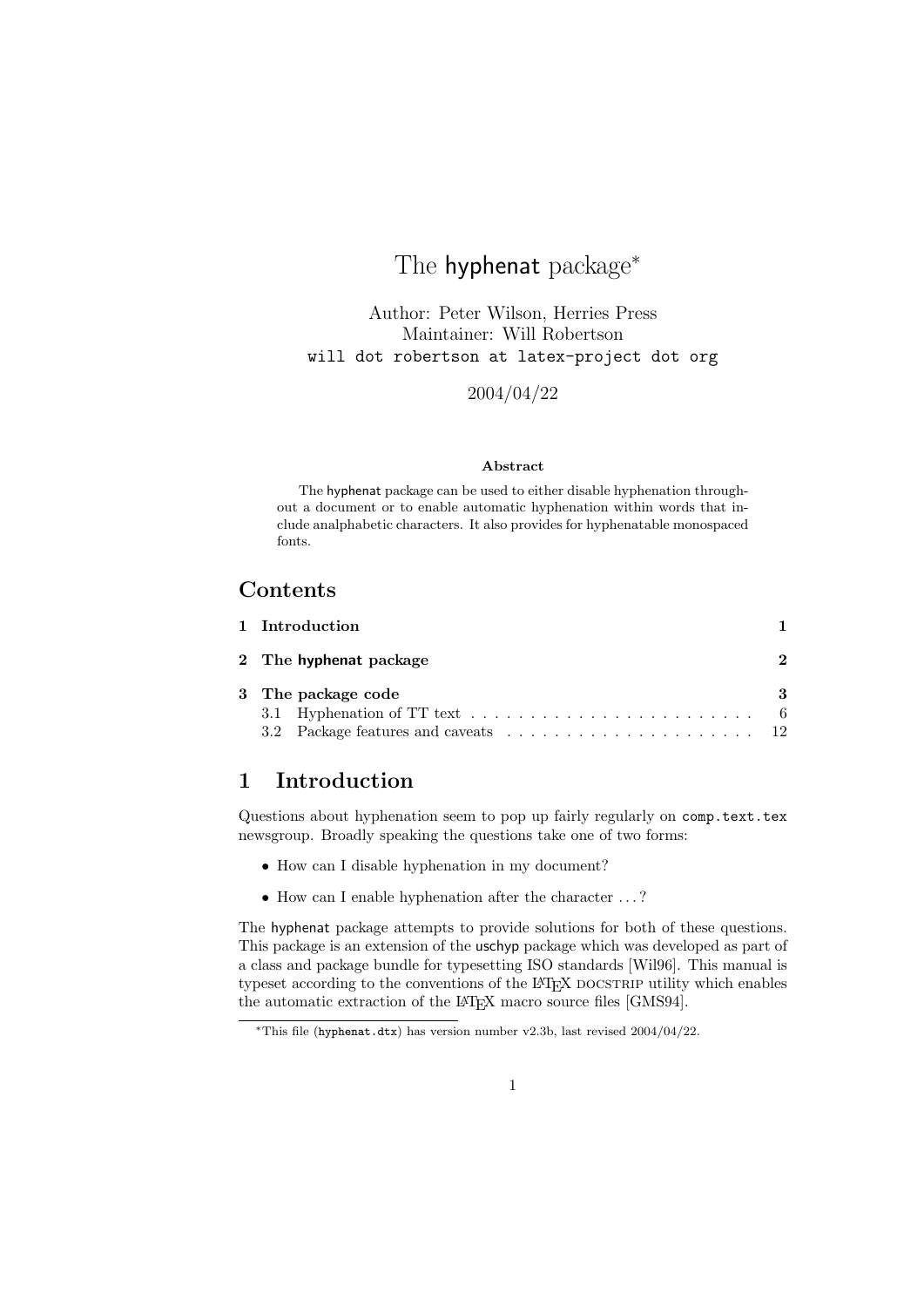Section 2 describes a package to enable 'words' containing analphabetic characters to be automatically hyphenated, or to disable hyphenation throught a document or just disable it for short pieces of text. It also enables hyphenation, if required, of text typeset using monospaced (TT) fonts. For convenience I use TT to mean a monospaced font; TT does not indicate TrueType fonts. Commented source code for the package is in Section 3.

## 2 The hyphenat package

The hyphenat package has an option called none. Use of this option prevents any hyphenation throughout the document. If T<sub>EX</sub> is prevented from hyphenating it may complain about bad line breaks and you may find bits of text sticking out into the margin. If you use this option you should also consider using \sloppy and/or  $\text{ragger}.$ 

The other option, htt, enables hyphenation of text typeset using Computer Modern Typewriter fonts (or their equivalent, such as Adobe Courier). If this option is used, then text typeset via either \texttt or \ttfamily will be in the default TT font and may be automatically hyphenated. Note that this will not affect any TT text typeset by either \verb or in a verbatim environment because they locally inhibit hyphenation. If you use this option you are likely to get a lot of Font Warning messages about being unable to load a font. It is reasonably safe to suggest that you can ignore these.

\textnhtt The command \textnhtt{ $\text{if}(text)$ } will typeset  $\text{if}(text)$  in the default TT font \nhttfamily with no automatic hyphenation. It has the same effect as \texttt when the htt option is not used. The \nhttfamily declaration is a companion to the \textnhtt command and is analagous to the \ttfamily declaration in that it prevents any hyphenation of TT fonts. For example, if the Courier font is used as the monospaced font instead of the CM typewriter font, then hyphenation may occur with the Courier in places where it wouldn't with CM. The command or environment may be used to ensure that Courier is treated the same as CM regarding hyphenation. \nohyphens The command \nohyphens{ $\text{text}$ } will typeset  $\text{text}$  without any automatic

hyphenation. This is intended to be used for short pieces of text.

An analphabetic character is a character than does not appear in the alphabet. Analphabetic characters include the numerals and punctuation characters. If a 'word' contains any analphabetic characters, TEX's automatic hyphenation capability is disabled for any syllables following the (first) of the analpabetic characters in the word. Words containing analphabetic characters often occur as the names of variables in computer programs, and of course, as URLs on the Web. The hyphenat package provides several commands enabling automatic hyphenation of words containing analphabetics.

\\_ In LATEX a 'word' containing an underscore (e.g., 'letters\_with\_underscores') can be hyphenated at the underscore by using a discretionary hyphen. That is, write the word like letters\\_\-with\\_\-underscores. This has two potential disadvantages: (a) more typing is involved, and (b) if the word is broken at one underscore, hyphenation of any succeeding syllables is disabled. The hyphenat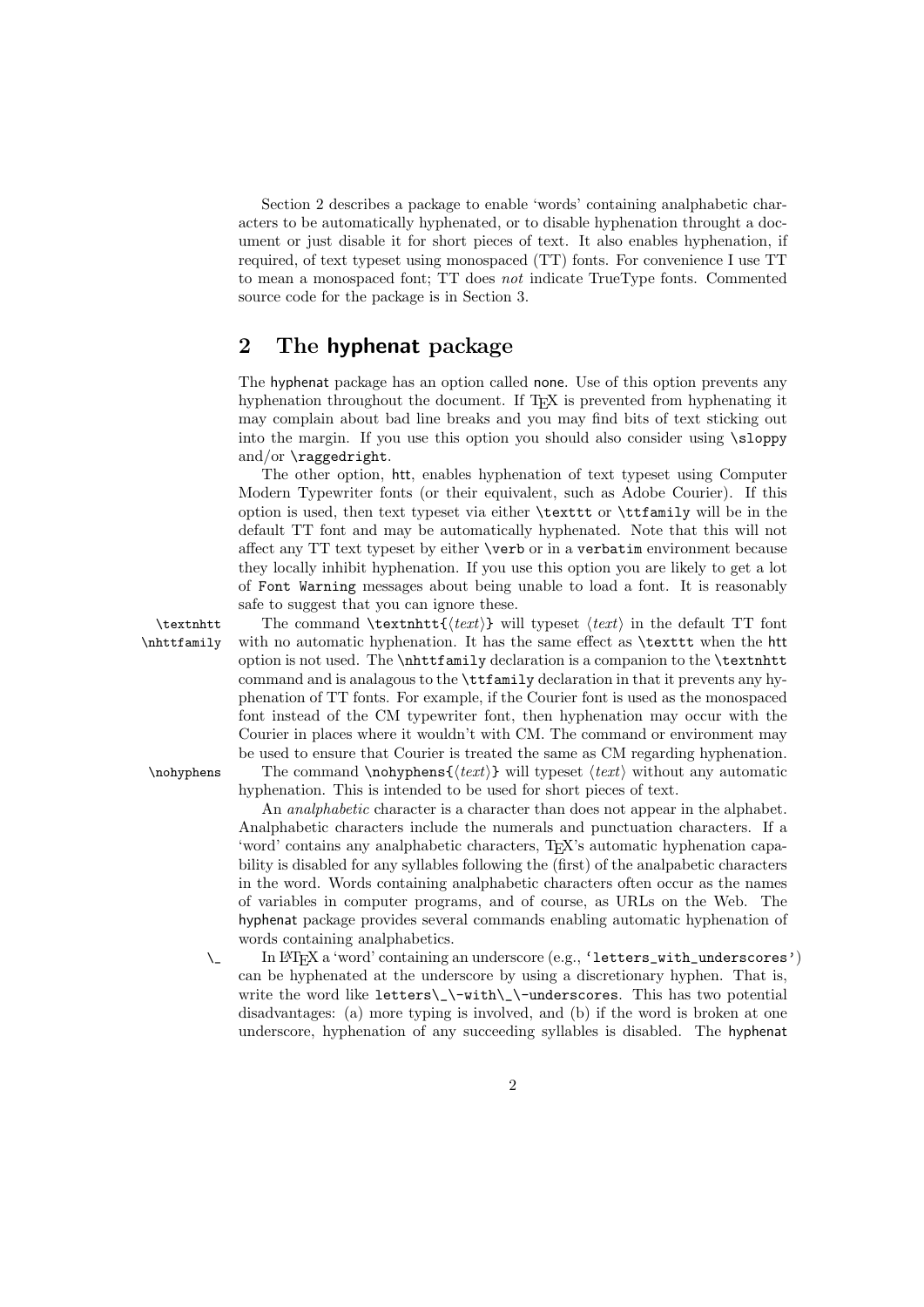package redefines the  $\angle$  command so that hyphenation can automatically occur after an underscore and further hyphenation within the word is not disabled. Thus, this example word can just be written as letters\\_with\\_underscores.

Note that following the revised  $\setminus$  command with a discretionary hyphen makes its behaviour revert to the L<sup>AT</sup>EX default.

\bshyp The \bshyp command can be used to print a backslash and have following hyphenation.

hyphenation.

\fshyp The \fshyp command can be used to print a forward slash and have following

\dothyp The \dothyp command can be used to print a period (full stop) and have

following hyphenation. \colonhyp The \colonhyp command can be used to print a colon and have following

> hyphenation. For example, to typeset first\second/third.fourth:fifth\_sixth, allowing

hyphenation at the analphabetic characters the source would be:

first\bshyp{}second\fshyp{}third\dothyp{}fourth\colonhyp{}fifth\\_sixth

\hyp TEX does not want to hyphenate a word that appears in the source already hyphenated, such as electromagnetic-endioscopy. The \hyp command is like the other  $\ldots$  hyp commands, only it typesets a hyphen and allows full automatic hyphenation of the other words forming the compound word. It is used like electromagnetic\hyp{}endioscopy.

## 3 The package code

Announce the name and version of the package, which requires  $\mathbb{F} \mathbb{F} \times \mathbb{F} \times \mathbb{F}$ 

- $1$   $\langle$ \*usc $\rangle$
- 2 \NeedsTeXFormat{LaTeX2e}
- 3 \ProvidesPackage{hyphenat}[2009/09/02 v2.3c hyphenation utilities]

An option is provided whereby all hyphenation throught a document is disabled. Hyphenation throughout a document can be disabled in at least the following ways:

- 1. Set \exhyphenpenalty and \hyphenpenalty to 10000 (the  $T_F X book$  exercise 14.6);
- 2. Use an 'unknown' language (i.e., one that has no hyphenation patterns, but for a complete document this would cause problems if a package like babel was used);
- 3. Set \lefthyphenmin and \righthyphenmin to large values (see lthyphen.dtx) to prevent hypenation in the first \lefthyphenmin characters and in the last \righthyphenmin characters.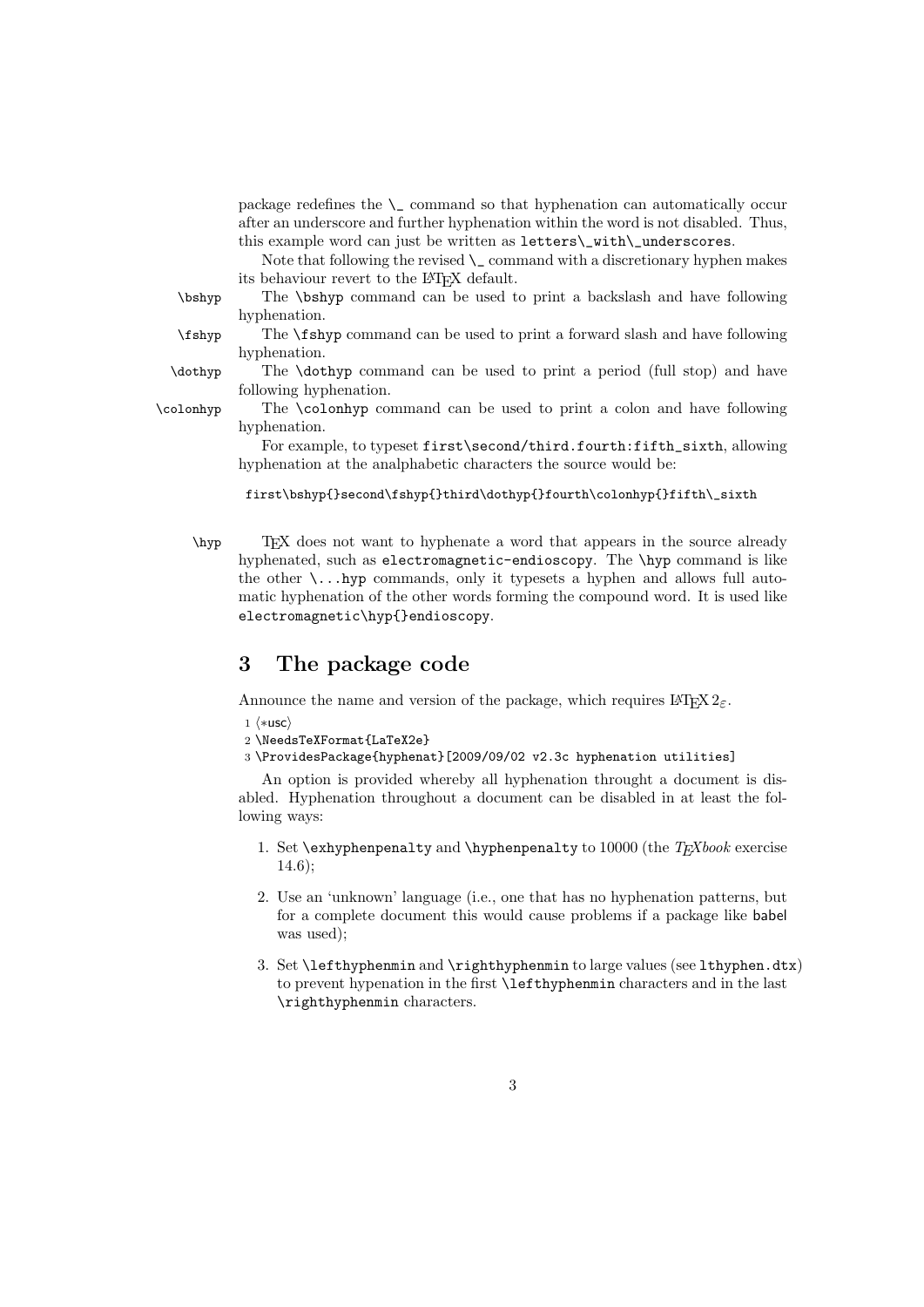I have chosen the  $TrXbook$  solution for global hyphenation suppression as it is generic.

4 \DeclareOption{none}%

5 {\hyphenpenalty=10000\exhyphenpenalty=10000\relax}

An option is provided whereby TT text may be hyphenated. See §3.1 for how it is implemented via the \touchttfonts and \touchextrattfonts commands. At the end we have to ensure that the normal text font is selected.

6 \DeclareOption{htt}{%

```
7 \PackageWarningNoLine{hyphenat}{%
8 *******************************\MessageBreak
9 * You have used the htt option.\MessageBreak
10 * You are likely to get many Font Warning messages.\MessageBreak
11 * These can usually be ignored.\MessageBreak
12 ********************************
13 \AtBeginDocument{\touchttfonts\touchextrattfonts\normalfont}}
14 \ProcessOptions
```
\langwohyphens We will use a non-existant language as a local means of disabling hyphenation.

15 \newlanguage\langwohyphens

This package redefines the  $\setminus$  command to include a discretionary hyphen.<sup>1</sup> The new definition provides for full hyphenation throughout a construct such as long\\_identifier. The default LATEX behaviour is that this kind of construct has to be written as as  $\long\_{\text{interifier if hyphenation is to be enabled at}}$ the position of the underscore; this also switched off hypenation after the first use of  $\angle$  or  $\angle$  within the construct.

Users of this package must not use a discretionary hyphen in conjunction with an underscore.

The behaviour of \_ as a subscript command in math mode is unaffected as is the use of a naked \_ in text (an error).

The original attempt was to enable a naked \_ to be used in ordinary text. The code for this follows. The problem that arose with this was that, for example, \input{long\_filename} would fail. With the original code, a naked \_ could not be used in \label, \cite or \ref commands as \protect is not properly enabled in these commands.

```
% uscaslet.sty
% (Email from Donald Arseneau 10 October 1997)
\newcommand{\BreakableUnderscore}{\leavevmode
\nobreak\hskip\z@skip
\textunderscore
\-\nobreak\hskip\z@skip}
\def\UnderOrSub0{\ifmmode\sb\else\BreakableUnderscore\fi}
\AtBeginDocument{\catcode'\_\active}
\begingroup\catcode'\_\active
\@firstofone{\endgroup\def_{\protect\UnderOrSub0}}
```
<sup>&</sup>lt;sup>1</sup>Thanks to Donald Arseneau for pointing the author in the right direction.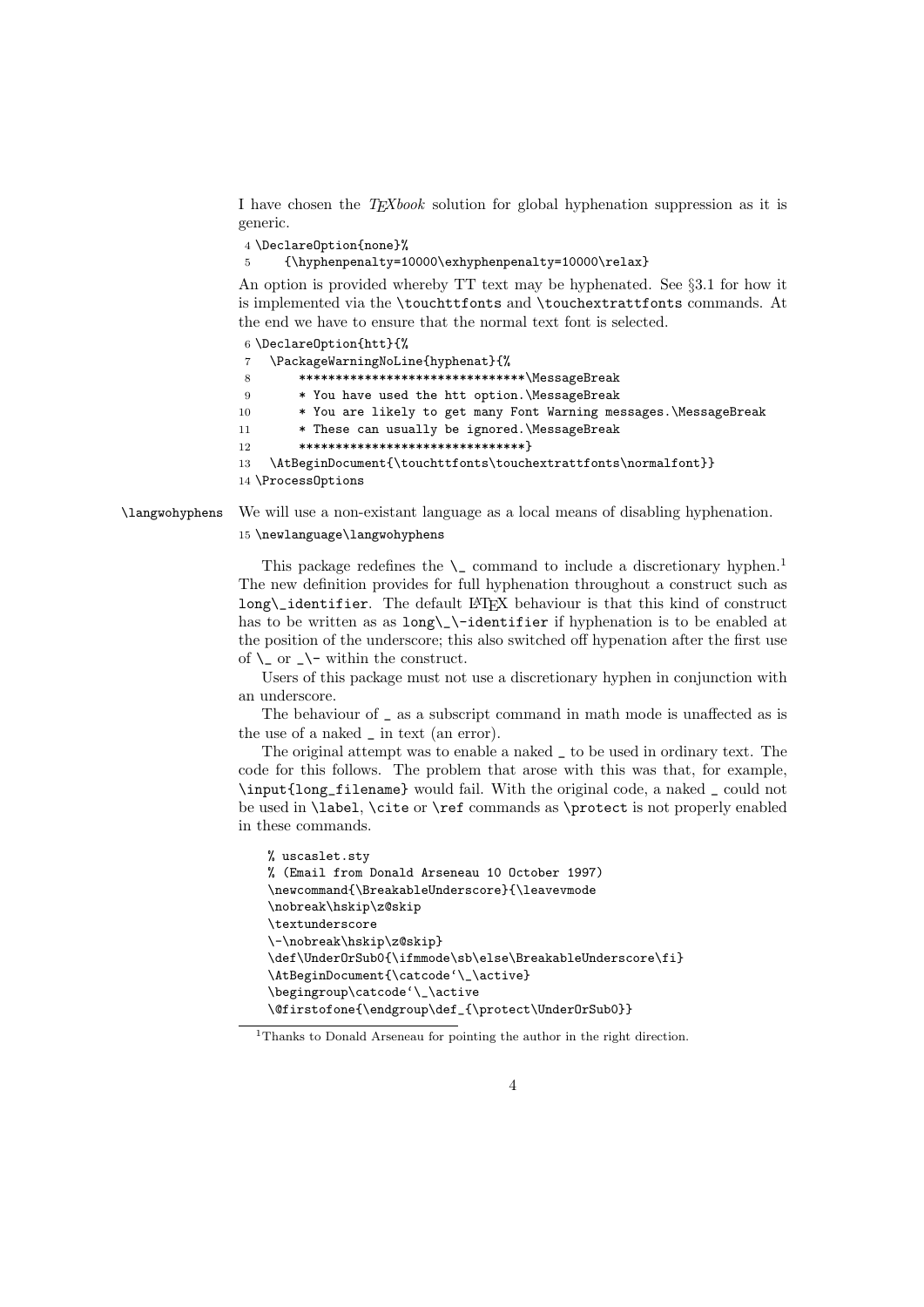```
\DeclareRobustCommand{\_}{%
  \ifmmode\nfss@text{\textunderscore}\else\BreakableUnderscore\fi}
\endinput
```
Donald Arseneau has since developed his underscore package, available on CTAN, that eliminates the above problems.

Now for the hyphenat version. This is reduced from Donald Arseneau's code (Email from him on Friday 10 October 1997) with my comments.

This version includes macros for breakable backslashes, forward slashes and periods as well as underscores.

\prw@zbreak \prw@zbreak is just defined to save some potential typos further on.

 $16 \newcommand{\prw@zbreak}{\nobreak\hskip-2pt\hskip-2pt\hskip-2pt\hskip-2pt\hskip-2pt\hskip-2pt\hskip-2pt\hskip-2pt\hskip-2pt\hskip-2pt\hskip-2pt\hskip-2pt\hskip-2pt\hskip-2pt\hskip-2pt\hskip-2pt\hskip-2pt\hskip-2pt\hskip-2pt\hskip-2pt\hskip-2pt\hskip-2pt\hskip-2pt\hskip-2pt\hskip-2pt\hskip-2pt\hskip-2pt\hskip-2pt\hskip-2pt\hskip-2pt\hskip-2pt\hskip-2pt\hskip-2pt\hskip-2pt\$ 

\BreakableUnderscore This macro adds a discretionary hyphen after an underscore. As Ray Goult discovered, using the shorthand  $\$ - for  $\dist$ -covered, using the shorthand  $\$ - for  $\dist$ -covered, using the shorthand  $\$ a tabbing environment which modifies the definition of  $\$ -, so we have to use the long form.

```
17 \newcommand{\BreakableUnderscore}{\leavevmode%
18 \quad \texttt{\textcolor{blue}{\textcolor{blue}{\textcolor{blue}{\textcolor{blue}{\textcolor{blue}{\textcolor{blue}{\textcolor{blue}{\textcolor{blue}{\textcolor{blue}{\textcolor{blue}{\textcolor{blue}{\textcolor{blue}{\textcolor{blue}{\textcolor{blue}{\textcolor{blue}{\textcolor{blue}{\textcolor{blue}{\textcolor{blue}{\textcolor{blue}{\textcolor{blue}{\textcolor{blue}{\textcolor{blue}{\textcolor{blue}{\textcolor{blue}{\textcolor{blue}{\textcolor{blue}{\textcolor{blue}{\textcolor{blue}{\textcolor{blue}{\textcolor{blue}{\textcolor{blue}{\textcolor{blue}{\textcolor{blue}{\textcolor{blue}{\textcolor{blue}{\textcolor
```
The next bit of Donald Arseneau's code preserves any following spaces (yes, that is a zero at the end of the command name). Unfortunately this is not required any more.

```
\def\UnderOrSub0{\ifmmode\sb\else\BreakableUnderscore\fi}
```
Originally the underscore was made active only at the beginning of the document to avoid possibly upsetting other packages that had been loaded:

```
\AtBeginDocument{\catcode'\_\active}
```
but this broke input of files with names that included underscores. Next a new underscore command was defined.

```
\begingroup\catcode'\_\active
\@firstofone{\endgroup\def_{\protect\UnderOrSub0}}
```
but again this broke file names.

And finally redefine the  $\mathcal{L}$  command.

```
19 \DeclareRobustCommand{\_}{%
```

```
20 \ifmmode\nfss@text{\textunderscore}\else\BreakableUnderscore\fi}
```
We do similar breakable definitions for  $\lambda$ , / and . characters.

\BreakableBackslash \BreakableSlash \BreakablePeriod \BreakableColon

```
21 \newcommand{\BreakableBackslash}{\leavevmode%
22 \prw@zbreak\textbackslash\discretionary{-}{}{}\prw@zbreak}
```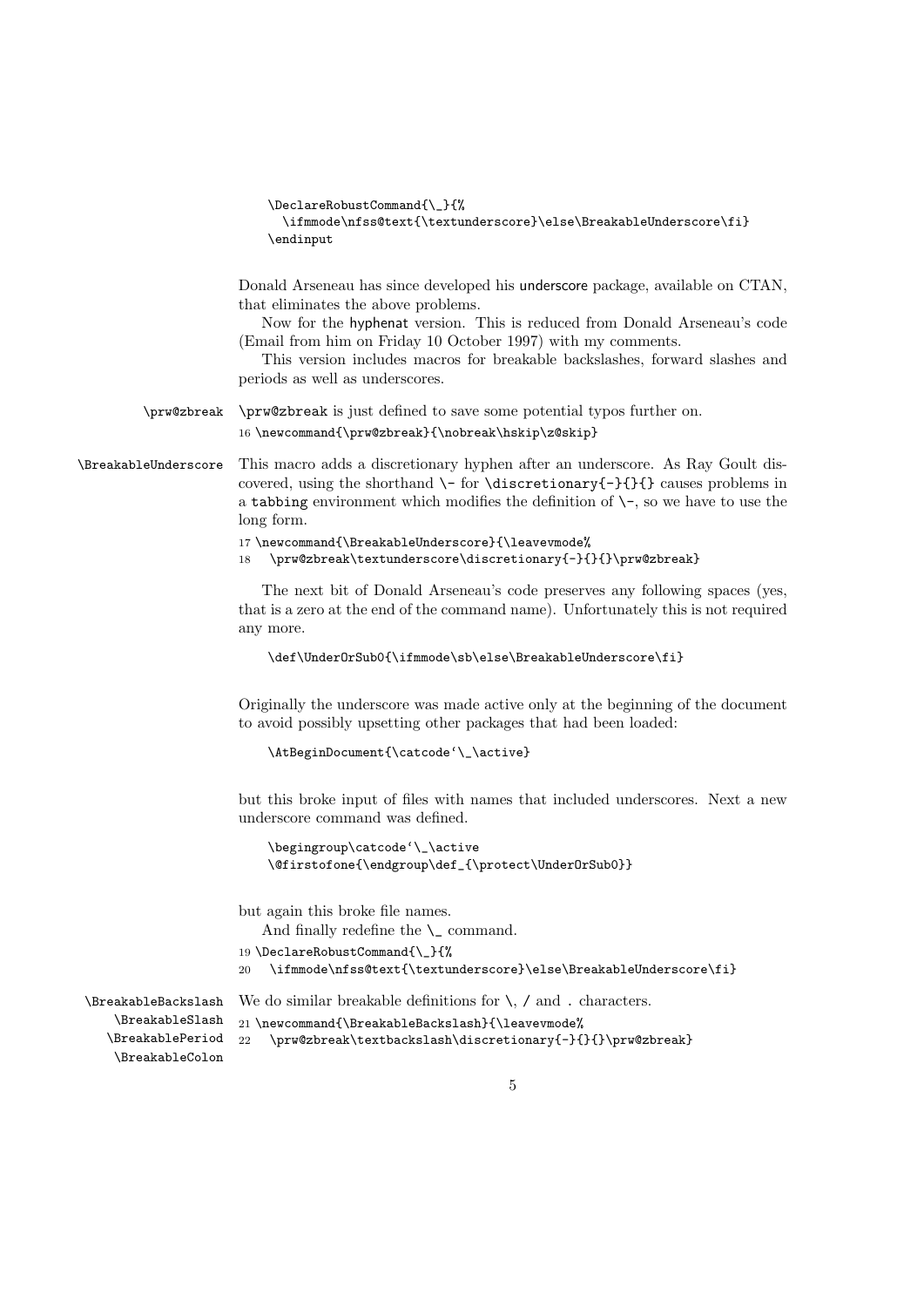```
23 \newcommand{\BreakableSlash}{\leavevmode%
24 \prw@zbreak/\discretionary{-}{}{}\prw@zbreak}
25 \newcommand{\BreakablePeriod}{\leavevmode%
    \prw@zbreak.\discretionary{-}{}{}\prw@zbreak}
27 \newcommand{\BreakableColon}{\leavevmode%
28 \prw@zbreak:\discretionary{-}{}{}\prw@zbreak}
```
\bshyp \fshyp \dothyp \colonhyp

Now for the user commands. I was hoping to have these of the form  $\setminus \setminus$  and \., but these are all part of the basic set of commands. \? appears to be the only unused single analphabetic command, and I chose this for a breakable period (at least the symbol does include a dot). Normal alphabetic commands are used for the others. For the second release, I changed my mind and replaced the original \? command with \dothyp instead:

- \dothyp is more consistent with the other breakable commands;
- \? might be used in other classes or packages;
- I, or someone else, might want to later use \? for a breakable question mark.

To print first\second/third.fourth:fifth, allowing hyphenation within each 'word' and also at the  $\setminus$ ,  $\setminus$ , . and : characters, the source should be: first\bshyp{}second\fshyp{}third\dothyp{}fourth\colonhyp{}fifth

```
29 \DeclareRobustCommand{\bshyp}{%
30 \ifmmode\backslash\else\BreakableBackslash\fi}
31 \DeclareRobustCommand{\fshyp}{%
32 \ifmmode/\else\BreakableSlash\fi}
33 \DeclareRobustCommand{\dothyp}{%
34 \ifmmode.\else\BreakablePeriod\fi}
35 \DeclareRobustCommand{\colonhyp}{%
36 \ifmmode:\else\BreakableColon\fi}
```
\BreakableHyphen \hyp Gabriel Zachmann (zach@igd.fhg.de) discovered on  $2000/12/21$  that my original code for this which included \discretionary{-}{}{} in some circumstances and with some non-CMR fonts produced a double hyphen. The revised code has not broken (yet).

```
37 \newcommand{\BreakableHyphen}{\leavevmode%
38 \prw@zbreak-\discretionary{}{}{}\prw@zbreak}
39 \DeclareRobustCommand{\hyp}{%
```
40 \ifmmode-\else\BreakableHyphen\fi}

#### 3.1 Hyphenation of TT text

The default specification for the Computer Modern Typewriter font disables hyphenation by setting the \hyphenchar for the font to be -1 (in other fonts the \hyphenchar is normally 45). To enable hyphenation for text typeset with the cmtt font(s) we need to set the \hyphenchar to the position of the hyphen in the font. This can be done by: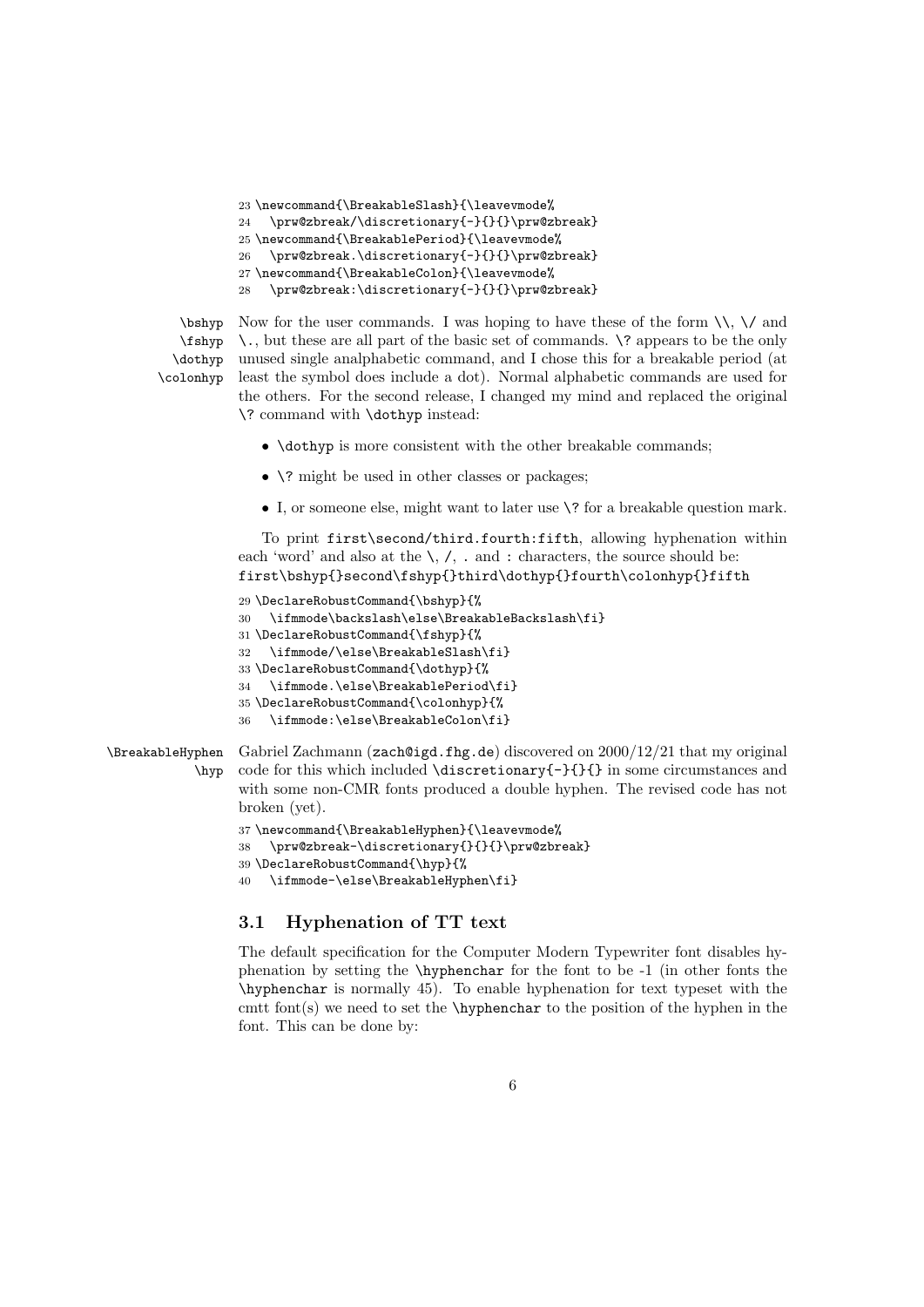- 1. Replacing the default ...tt.fd file;
- 2. Define a new virtual font with the \hyphenchar set;
- 3. Define a new font family based on cmtt with the \hyphenchar set.

The first choice is not good because it is effectively a global change to a LAT<sub>E</sub>X installation. The second involves some amount of work (both on the package writer's and users' parts) and depends on the DVI driver being able to handle virtual fonts. The third option was initially chosen as being the simplest and most portable. It principally involved defining .fd files for a font family that I called cmhtt, as being a hyphenatable version of cmtt.

\textnhtt \nhttfamily \textnhtt is equivalent to \texttt but it ensures that its argument will never be hyphenated. Similarly the \nhttfamily declaration is the corresponding equivalent to the \ttfamily declaration. On the assumption that this will only be used for short pieces of text we will implement this by using a non-existant language; this does mean, however, that any language-specific typesetting (for example via the babel package) will be locally disabled.

```
41 \DeclareTextFontCommand{\textnhtt}{\nhttfamily}
42 \DeclareRobustCommand{\nhttfamily}
43 {\not@math@alphabet\nhttfamily\mathtt
```
- 44 \fontfamily\ttdefault\selectfont\language\langwohyphens}
- \nohyphens While we are at it, we might as well define a general command to disable hyphenation of its argument text.

45 \newcommand{\nohyphens}[1]{{\language\langwohyphens #1}}

\touchttfonts There is a fourth way of specifying hyphenatable TT fonts that does not depend on generating any extra .fd files but does depend on the fact that TEX only touches (loads) a font once. The method is to select all likely TT fonts at the beginning of the document, and then to select the normal font. When each TT font is selected its \hyphenchar is set to the default hyphen character for the font rather than to the -1 as specified in the .fd files. The command \touchttfonts selects all likely TT fonts once. (This has been tested with no font packages (i.e., vanilla LATEX cmtt fonts), with the PSNFSS font packages, and with the pandora package using the Pandora pntt TT font).

46 \newcommand{\touchttfonts}{%

The Medium series in Normal, Italic, Slanted and Small Caps.

- 47 \fontfamily{\ttdefault}\fontseries{m}\fontshape{n}\selectfont%
- 48 \hyphenchar\font=\defaulthyphenchar
- 49 \fontfamily{\ttdefault}\fontseries{m}\fontshape{it}\selectfont%
- 50 \hyphenchar\font=\defaulthyphenchar
- 51 \fontfamily{\ttdefault}\fontseries{m}\fontshape{sl}\selectfont% 52 \hyphenchar\font=\defaulthyphenchar
- 53 \fontfamily{\ttdefault}\fontseries{m}\fontshape{sc}\selectfont%
- 54 \hyphenchar\font=\defaulthyphenchar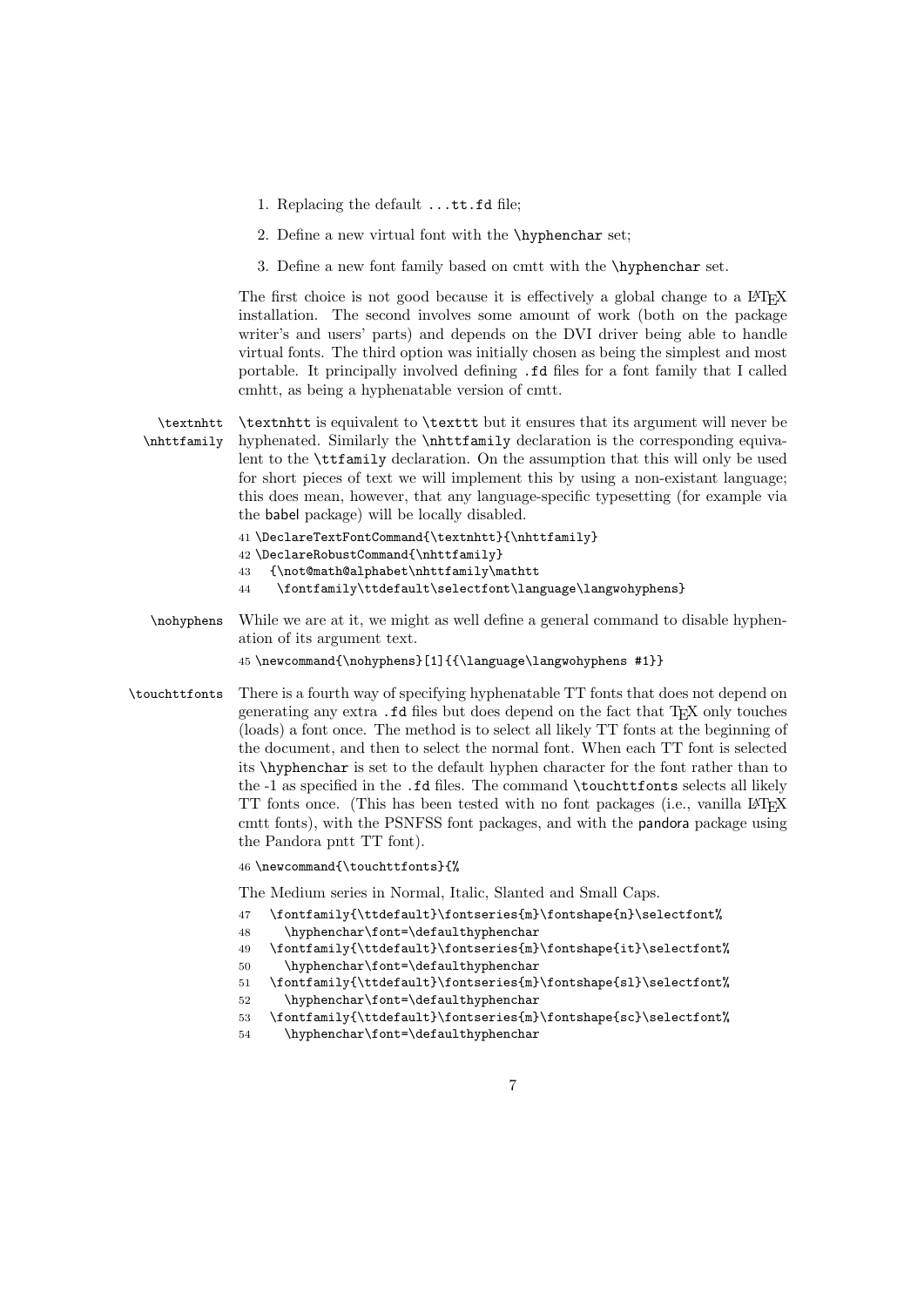The Bold series in Normal, Italic, Slanted and Small Caps.

- 55 \fontfamily{\ttdefault}\fontseries{b}\fontshape{n}\selectfont%
- \hyphenchar\font=\defaulthyphenchar
- \fontfamily{\ttdefault}\fontseries{b}\fontshape{it}\selectfont%
- \hyphenchar\font=\defaulthyphenchar
- \fontfamily{\ttdefault}\fontseries{b}\fontshape{sl}\selectfont%
- \hyphenchar\font=\defaulthyphenchar
- $61 \hspace{1em} \hspace{1em} \texttt{default}\font\texttt{default}\font\texttt{defhs} \font\texttt{def.} \selectfont\texttt{def.} \selectfont\texttt{def.}$ \hyphenchar\font=\defaulthyphenchar

The Bold Extended series in Normal, Italic, Slanted and Small Caps.

- 63 \fontfamily{\ttdefault}\fontseries{bx}\fontshape{n}\selectfont%
- \hyphenchar\font=\defaulthyphenchar

```
65 \hspace{10pt} \font family{\tt default}\font Series{\tt b} \font Shape{\tt t}\selectbreak \font {\tt b} \selectbreak66 \hyphenchar\font=\defaulthyphenchar
```

```
67 \fontfamily{\ttdefault}\fontseries{bx}\fontshape{sl}\selectfont%
```
\hyphenchar\font=\defaulthyphenchar

```
69 \fontfamily{\ttdefault}\fontseries{bx}\fontshape{sc}\selectfont%
70 \hyphenchar\font=\defaulthyphenchar
```
The Semi-bold series in Normal, Italic, Slanted and Small Caps.

- 71 \fontfamily{\ttdefault}\fontseries{sb}\fontshape{n}\selectfont%
- \hyphenchar\font=\defaulthyphenchar

```
73 \fontfamily{\ttdefault}\fontseries{sb}\fontshape{it}\selectfont%
```

```
74 \hyphenchar\font=\defaulthyphenchar
```

```
75 \fontfamily{\ttdefault}\fontseries{sb}\fontshape{sl}\selectfont%
76 \hyphenchar\font=\defaulthyphenchar
```
 \fontfamily{\ttdefault}\fontseries{sb}\fontshape{sc}\selectfont% \hyphenchar\font=\defaulthyphenchar

The Condensed series in Normal, Italic, Slanted and Small Caps.

```
79 \fontfamily{\ttdefault}\fontseries{c}\fontshape{n}\selectfont%
```

```
80 \hyphenchar\font=\defaulthyphenchar
```

```
81 \fontfamily{\ttdefault}\fontseries{c}\fontshape{it}\selectfont%
```
- \hyphenchar\font=\defaulthyphenchar
- \fontfamily{\ttdefault}\fontseries{c}\fontshape{sl}\selectfont%
- \hyphenchar\font=\defaulthyphenchar

```
85 \hspace{10pt} \font family{\tt default}\font Series{c}\font Shape{sc}\selectfont\selectfont\textbf%86 \hyphenchar\font=\defaulthyphenchar
```
The Light series in Normal, Italic, Slanted and Small Caps.

```
87 \fontfamily{\ttdefault}\fontseries{l}\fontshape{n}\selectfont%
```

```
88 \hyphenchar\font=\defaulthyphenchar
```

```
89 \fontfamily{\ttdefault}\fontseries{l}\fontshape{it}\selectfont%
```

```
90 \hyphenchar\font=\defaulthyphenchar
```

```
91 \fontfamily{\ttdefault}\fontseries{l}\fontshape{sl}\selectfont%
```

```
92 \hyphenchar\font=\defaulthyphenchar
```
 \fontfamily{\ttdefault}\fontseries{l}\fontshape{sc}\selectfont% \hyphenchar\font=\defaulthyphenchar

Miscellaneous cmtt not covered above (from cmfonts.fdd).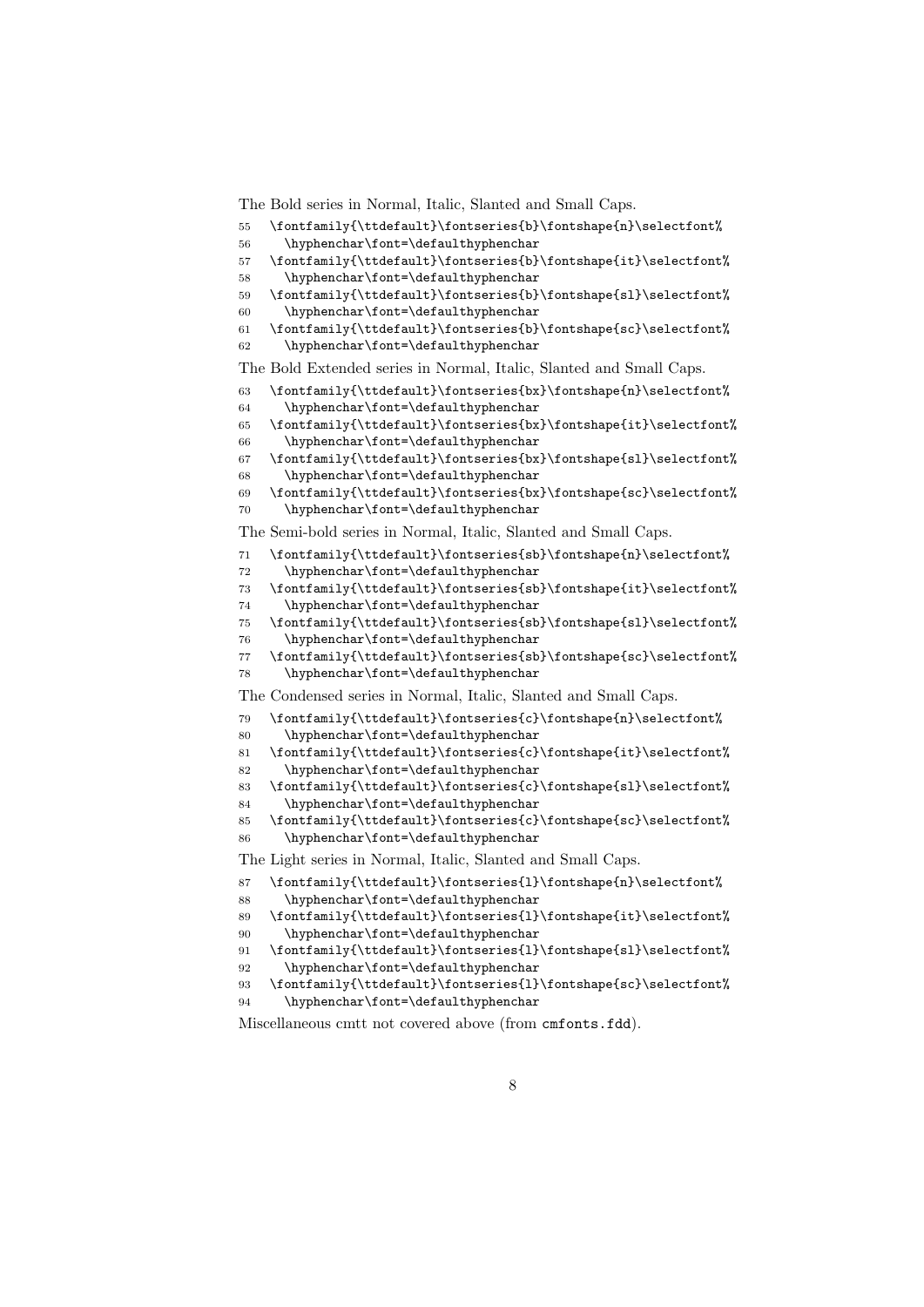```
95 \fontfamily{\ttdefault}\fontseries{m}\fontshape{ui}\selectfont%
```

```
96 \hyphenchar\font=\defaulthyphenchar
```

```
97 \fontfamily{\ttdefault}\fontseries{bx}\fontshape{ui}\selectfont%
```
- \hyphenchar\font=\defaulthyphenchar
- 99 \fontfamily{\ttdefault}\fontseries{m}\fontshape{In}\selectfont%

\hyphenchar\font=\defaulthyphenchar

End of the definition of \touchttfonts.

}

\touchextrattfonts This macro is provided as a hook in case \touchttfonts does not cover the required range. It should be redefined in the preamble after loading the hyphenat package. The definition of \touchttfonts can be used as a template for the new definition.

```
102 \newcommand{\touchextrattfonts}{}
```
This completes the package.

103  $\langle$ /usc $\rangle$ 

Just in case anyone is interested, the following is my original specification of a hyphenatable TT font family.

Now to specify the various .fd files for the cmhtt font. These are essentially copies of the files generateable from cmfonts.fdd (1998/03/27), which is part of the L<sup>AT</sup>EX base distribution.

#### 104  $\langle *ot1 \rangle$

The OT1 coding for normal typesetting.

```
105 \ProvidesFile{ot1cmhtt.fd}[1998/12/31 Hyphenatable cmtt fonts]
106 \DeclareFontFamily{OT1}{cmhtt}{\hyphenchar\font45}
107 \DeclareFontShape{OT1}{cmhtt}{m}{n}
108 {%
109 <5><6><7><8>cmtt8<9>cmtt9%
110 <10><10.95>cmtt10%
111 <12><14.4><17.28><20.74><24.88>cmtt12%
112 }{}
113 \DeclareFontShape{OT1}{cmhtt}{m}{it}
114 \frac{11}{2}115 <5><6><7><8><9>%
116 <10><10.95><12><14.4><17.28><20.74><24.88>cmitt10%
117 }{}
118 \DeclareFontShape{OT1}{cmhtt}{m}{sl}
119 {%
120 <5><6><7><8><9>%
121 <10><10.95><12><14.4><17.28><20.74><24.88>cmsltt10%
122 }{}
123 \DeclareFontShape{OT1}{cmhtt}{m}{sc}
124 \frac{\text{Y}}{\text{S}}125 <5><6><7><8><9>%
126 <10><10.95><12><14.4><17.28><20.74><24.88>cmtcsc10%
```

```
127 }{}
```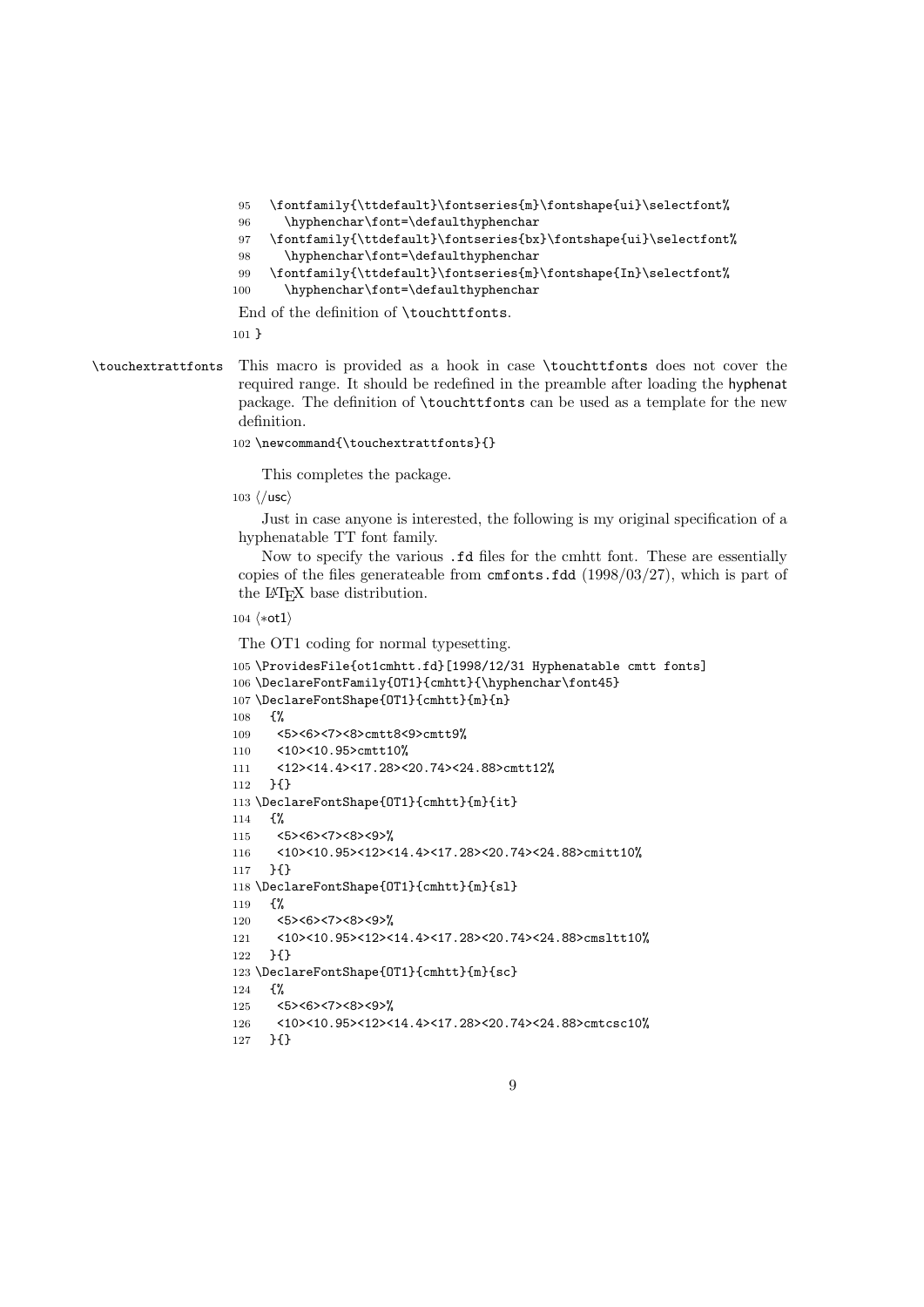```
128 \DeclareFontShape{OT1}{cmhtt}{m}{ui}
129 {<->ssub*cmhtt/m/it}{}
130 \DeclareFontShape{OT1}{cmhtt}{bx}{n}
131 {<->ssub*cmhtt/m/n}{}
132 \DeclareFontShape{OT1}{cmhtt}{bx}{it}
133 {<->ssub*cmhtt/m/it}{}
134 \DeclareFontShape{OT1}{cmhtt}{bx}{ui}
135 {<->ssub*cmhtt/m/it}{}
That's all for this file.
136 \langle \rangleot1\rangle137 (*ot1slides)
The OT1 coding for slides class.
138 \ProvidesFile{ot1lcmhtt.fd}[1998/12/31 Hyphenatable cmtt fonts for slides]
139 \DeclareFontFamily{OT1}{lcmhtt}{\hyphenchar\font45}
140 \DeclareFontShape{OT1}{lcmhtt}{m}{n}
141 {%
142 <13.82><16.59><19.907><23.89><28.66><34.4><41.28>%
143 cmtt8%
144 }{}
145 \DeclareFontShape{OT1}{lcmhtt}{m}{In}
146 {%
147 <13.82><16.59><19.907><23.89><28.66><34.4><41.28>%
148 icmtt8%
149 }{}
150 \DeclareFontShape{OT1}{lcmhtt}{m}{it}
151 {%
152 <13.82><16.59><19.907><23.89><28.66><34.4><41.28>%
153 cmitt10%
154 }{}
155 \DeclareFontShape{OT1}{lcmhtt}{m}{ui}
156 {<->ssub*lcmhtt/m/it}{}
157 \DeclareFontShape{OT1}{lcmhtt}{bx}{ui}
158 {<->ssub*lcmhtt/m/it}{}
That's all for this file.
159 (/ot1slides)
160 \langle *u \rangleThe U coding for normal typesetting.
161 \ProvidesFile{ucmhtt.fd}[1998/12/31 Hyphenatable cmtt fonts]
162 \DeclareFontFamily{U}{cmhtt}{\hyphenchar\font45}
163 \DeclareFontShape{U}{cmhtt}{m}{n}
164 {%
165 <5><6><7><8>cmtt8<9>cmtt9%
166 <10><10.95>cmtt10%
167 <12><14.4><17.28><20.74><24.88>cmtt12%
168 }{}
```

```
169 \DeclareFontShape{U}{cmhtt}{m}{it}
```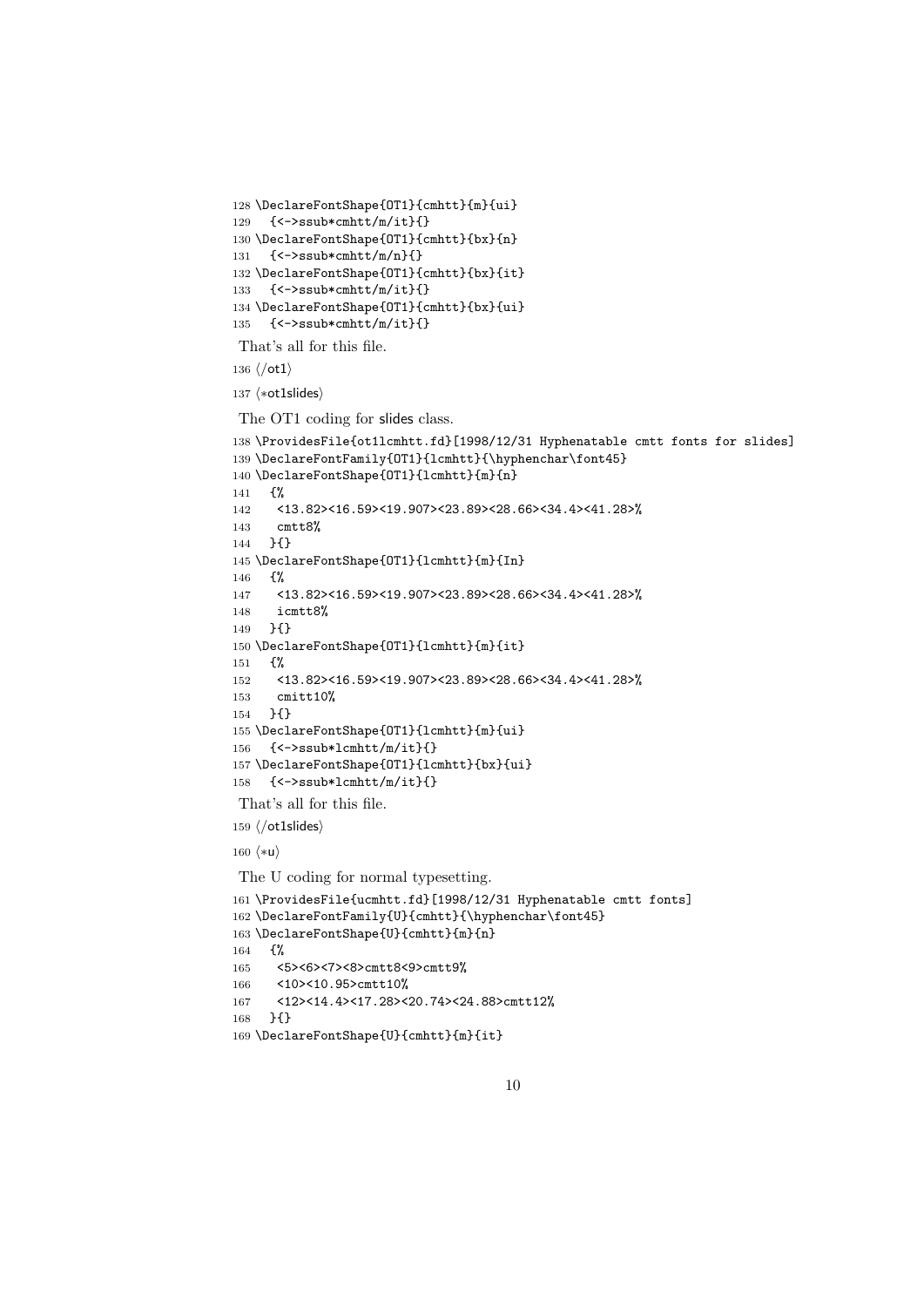```
170 {%
171 <5><6><7><8><9>%
172 <10><10.95><12><14.4><17.28><20.74><24.88>cmitt10%
173 }{}
174 \DeclareFontShape{U}{cmhtt}{m}{sl}
175 {%
176 <5><6><7><8><9>%
177 <10><10.95><12><14.4><17.28><20.74><24.88>cmsltt10%
178 }{}
179 \DeclareFontShape{U}{cmhtt}{m}{sc}
180 {%
181 <5><6><7><8><9>%
182 <10><10.95><12><14.4><17.28><20.74><24.88>cmtcsc10%
183 }{}
184 \DeclareFontShape{U}{cmhtt}{m}{ui}
185 {<->ssub*cmhtt/m/it}{}
186 \DeclareFontShape{U}{cmhtt}{bx}{n}
187 {<->ssub*cmhtt/m/n}{}
188 \DeclareFontShape{U}{cmhtt}{bx}{it}
189 {<->ssub*cmhtt/m/it}{}
190 \DeclareFontShape{U}{cmhtt}{bx}{ui}
191 {<->ssub*cmhtt/m/it}{}
That's all for this file.
192 \langle/u\rangle193 \langle *t1 \rangleThe T1 coding for normal typesetting.
194 \ProvidesFile{t1cmhtt.fd}[1998/12/31 Hyphenatable cmtt fonts]
195 \providecommand{\EC@httfamily}[5]{%
196 \DeclareFontShape{#1}{#2}{#3}{#4}%
197 {<5><6><7><8>#50800%
198 <9><10><10.95><12><14.4><17.28><20.74><24.88><29.86>%
199 <35.83>genb*#5}{}}
200 \DeclareFontFamily{T1}{cmhtt}{\hyphenchar\font45}
201 \EC@httfamily{T1}{cmhtt}{m}{n}{ectt}
202 \EC@httfamily{T1}{cmhtt}{m}{sl}{ecst}
203 \EC@httfamily{T1}{cmhtt}{m}{it}{ecit}
204 \EC@httfamily{T1}{cmhtt}{m}{sc}{ectc}
205 \DeclareFontShape{T1}{cmhtt}{bx}{n}%
206 {<->ssub*cmhtt/m/n}{}
207 \DeclareFontShape{T1}{cmhtt}{bx}{it}%
208 {<->ssub*cmhtt/m/it}{}
That's all for this file.
209 \; \langle /t1 \rangle210 \langle *t1s \rangle
```
The T1 coding for slides class typesetting. \ProvidesFile{t1lcmhtt.fd}[1998/12/31 Hyphenatable cmtt fonts for slides]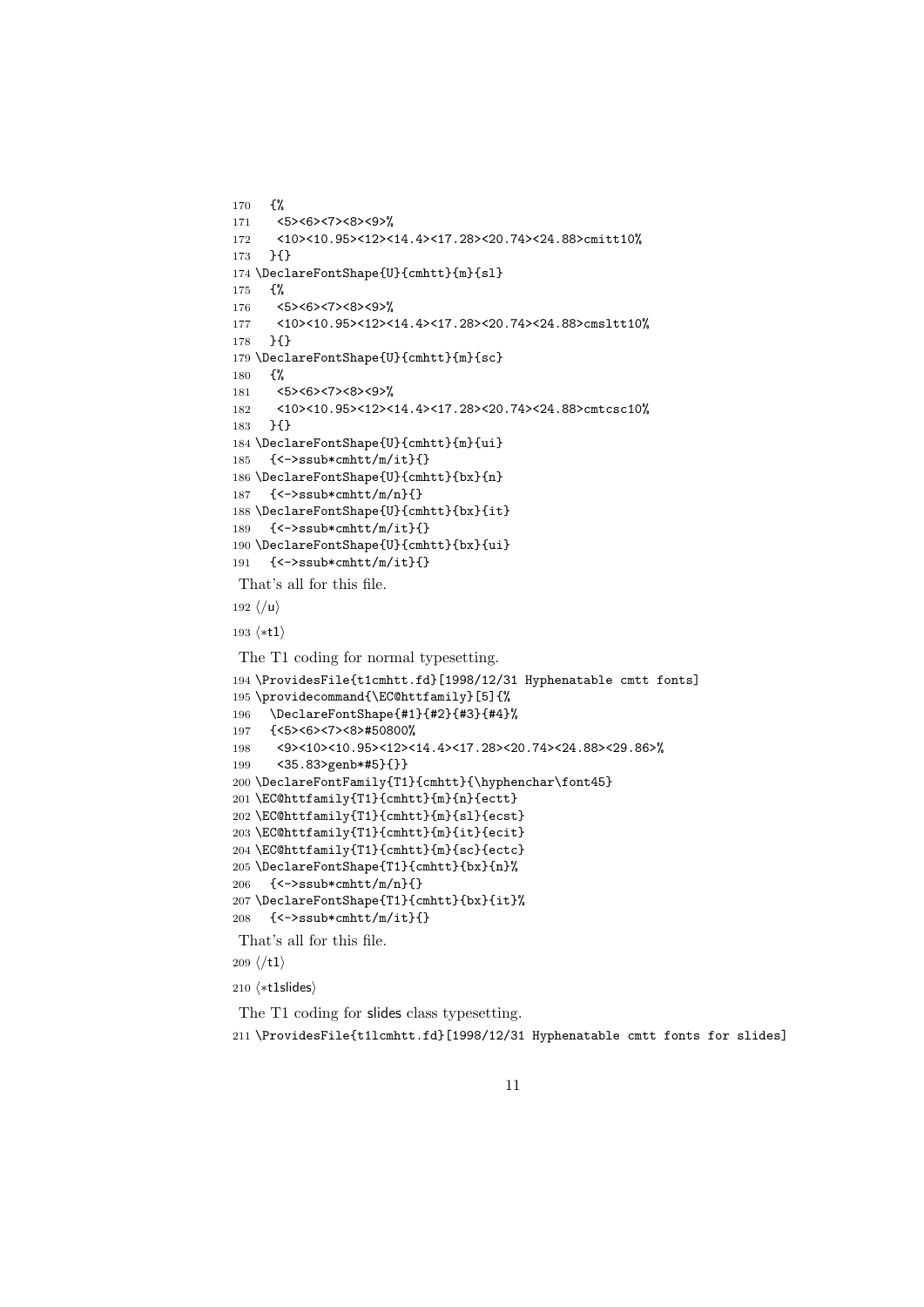```
212 \DeclareFontFamily{T1}{lcmhtt}{\hyphenchar\font45}
213 \DeclareFontShape{T1}{lcmhtt}{m}{n}
214 \frac{12}{10}215 <13.82><16.59><19.907><23.89><28.66><34.4><41.28>%
216 ecltt8%
217 }{}
218 \DeclareFontShape{T1}{lcmhtt}{m}{In}
219 \frac{1}{2}220 <13.82><16.59><19.907><23.89><28.66><34.4><41.28>%
221 iecltt8%
222 }{}
223 \DeclareFontShape{T1}{lcmhtt}{m}{it}
224 \frac{1}{6}225 <13.82><16.59><19.907><23.89><28.66><34.4><41.28>%
226 ecit1000%
227 }{}
That's all for this file.
228 \langle/t1slides)
229 \langle *ts1 \rangleThe TS1 coding for normal typesetting.
230 \ProvidesFile{ts1cmhtt.fd}[1998/12/31 Hyphenatable cmtt fonts]
231 \providecommand{\EC@httfamily}[5]{%
232 \DeclareFontShape{#1}{#2}{#3}{#4}%
233 {<5><6><7><8>#50800%
234 <9><10><10.95><12><14.4><17.28><20.74><24.88><29.86>%
```

```
235 <35.83>genb*#5}{}}
```

```
236 \DeclareFontFamily{TS1}{cmhtt}{\hyphenchar\font45}
```

```
237 \EC@httfamily{TS1}{cmhtt}{m}{n}{tctt}
238 \EC@httfamily{TS1}{cmhtt}{m}{sl}{tcst}
```

```
239 \EC@httfamily{TS1}{cmhtt}{m}{it}{tcit}
```
That's all for this file.

240  $\langle$ /ts1 $\rangle$ 

### 3.2 Package features and caveats

#### Features :

- The none option disables all hyphenation. If you use this option you should also consider using  $\simeq$  (to reduce T<sub>E</sub>X's moans about bad line breaks) or \raggedright (to reduce moans about overfull boxes).
- \\_ prints an underscore (per the traditional command).
- \_ makes a subscript in math mode, and an error in text mode.
- Words surrounding  $\setminus$  are hyphenated normally and there is a discretionary hyphenation point immediately after the underscore.
- An underscore character is used if the font encoding has one, otherwise it uses a drawn underscore.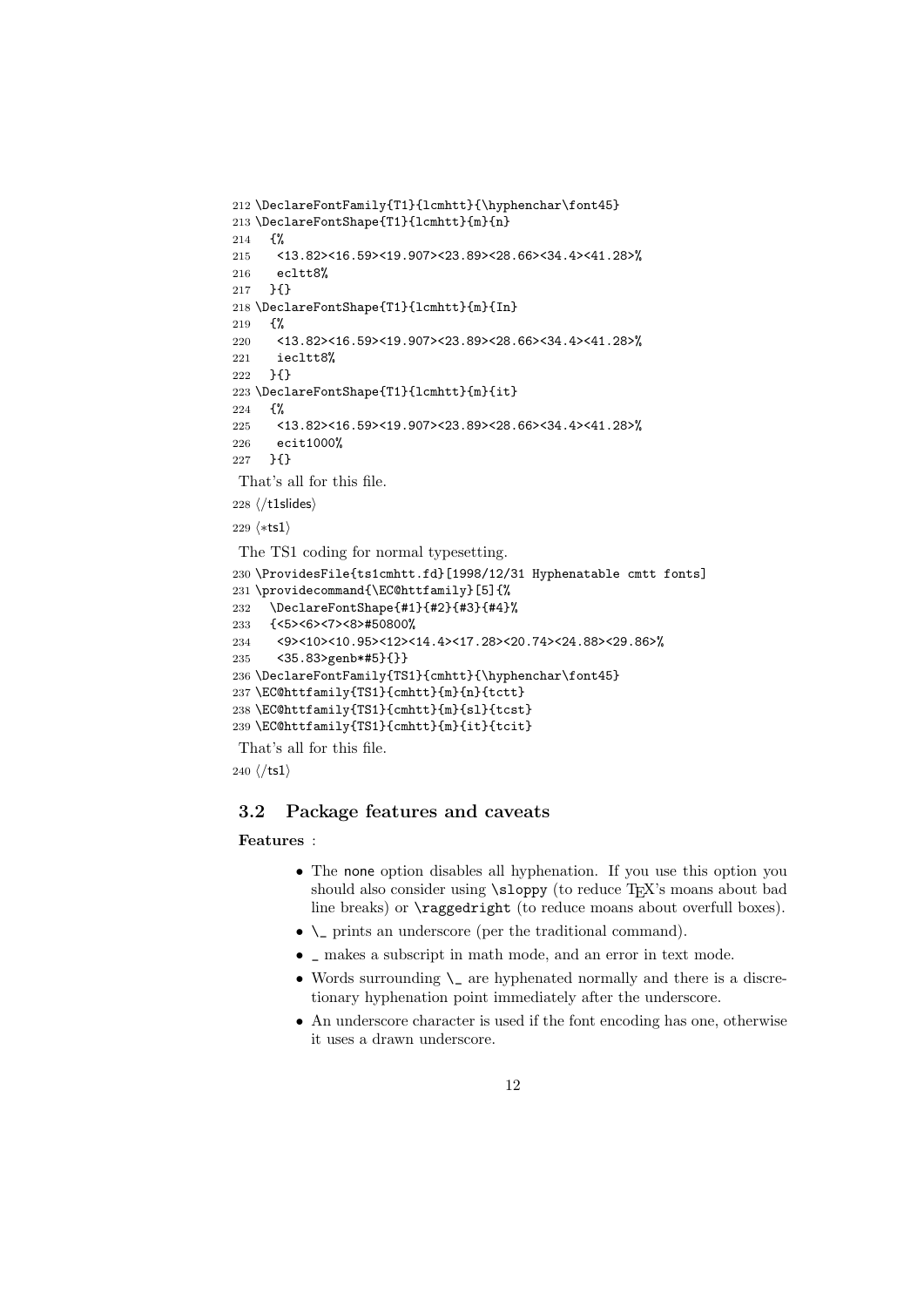#### Caveats :

- Using  $\setminus$   $\setminus$  together disables hyphenation in any succeeding word.
- Using \nohyphens disables any language-specific commands within its argument. The same applies to \textnhtt and \nhttfamily.
- If the htt option is used, then any resetting of the default TT font must be done in the preamble before the \begin{document}.

# References

- [GMS94] Michel Goossens, Frank Mittelbach, and Alexander Samarin. The LaTeX Companion. Addison-Wesley Publishing Company, 1994.
- [Wil96] Peter R. Wilson. LaTeX for standards: The LaTeX package files user manual. NIST Report NISTIR, June 1996.

# Index

Numbers written in italic refer to the page where the corresponding entry is described; numbers underlined refer to the code line of the definition; numbers in roman refer to the code lines where the entry is used.

| $\boldsymbol{\mathrm{Symbols}}$             | \DeclareFontShape .     | 22, 24, 26, 28, 38                 |
|---------------------------------------------|-------------------------|------------------------------------|
| $\setminus$ 2, 19                           | 107, 113, 118,          | $\dot{b}$ $3, 29$                  |
|                                             | 123, 128, 130,          |                                    |
| $\mathbf{A}$                                | 132, 134, 140,          | E                                  |
| \AtBeginDocument  13                        | 145, 150, 155,          | $\ECO$ httfamily                   |
|                                             | 157, 163,<br>169,       | $\ldots$ 195, 201-                 |
| B                                           | 174, 179, 184,          | 204, 231, 237-239                  |
| $\backslash$ backslash  30                  | 186, 188,<br>190,       | $\exp\{t\}$ 5                      |
| <b>\BreakableBackslash</b>                  | 196, 205, 207,          |                                    |
| $\ldots \ldots \ldots 21, 30$               | 213, 218, 223, 232      | $\mathbf{F}$                       |
| \BreakableColon . 21, 36                    | \DeclareRobustCommand   |                                    |
| $\text{BreakableHyphen} \dots \frac{37}{2}$ | $\ldots \ldots 19, 29,$ | \font  48, 50,                     |
| \BreakablePeriod 21, 34                     | 31, 33, 35, 39, 42      | 52, 54, 56, 58,                    |
| \BreakableSlash . 21, 32                    | \DeclareTextFontCommand | 60, 62, 64, 66,                    |
| <b>\BreakableUnderscore</b>                 | . 41                    | 68, 70, 72, 74,                    |
| $\ldots \ldots \ldots 17, 20$               | \defaulthyphenchar.     | 76, 78, 80, 82,<br>84, 86, 88, 90, |
| $\bshyp$ 2, 29                              | $\ldots \ldots 48, 50,$ | 92, 94, 96, 98,                    |
|                                             | 52, 54, 56, 58,         | 100, 106, 139,                     |
| $\mathbf C$                                 | 60, 62, 64, 66,         | 162, 200, 212, 236                 |
| \colonhyp $3, 29$                           | 68, 70, 72, 74,         |                                    |
| D                                           | 76, 78, 80, 82,         | $\forall$ fontfamily 44, 47, 49,   |
| \DeclareFontFamily .                        | 84, 86, 88, 90,         | 51, 53, 55, 57,                    |
| $\ldots$ 106, 139,                          | 92, 94, 96, 98, 100     | 59, 61, 63, 65,<br>67, 69, 71, 73, |
| 162, 200, 212, 236                          | \discretionary . 18,    | 75, 77, 79, 81,                    |
|                                             |                         |                                    |